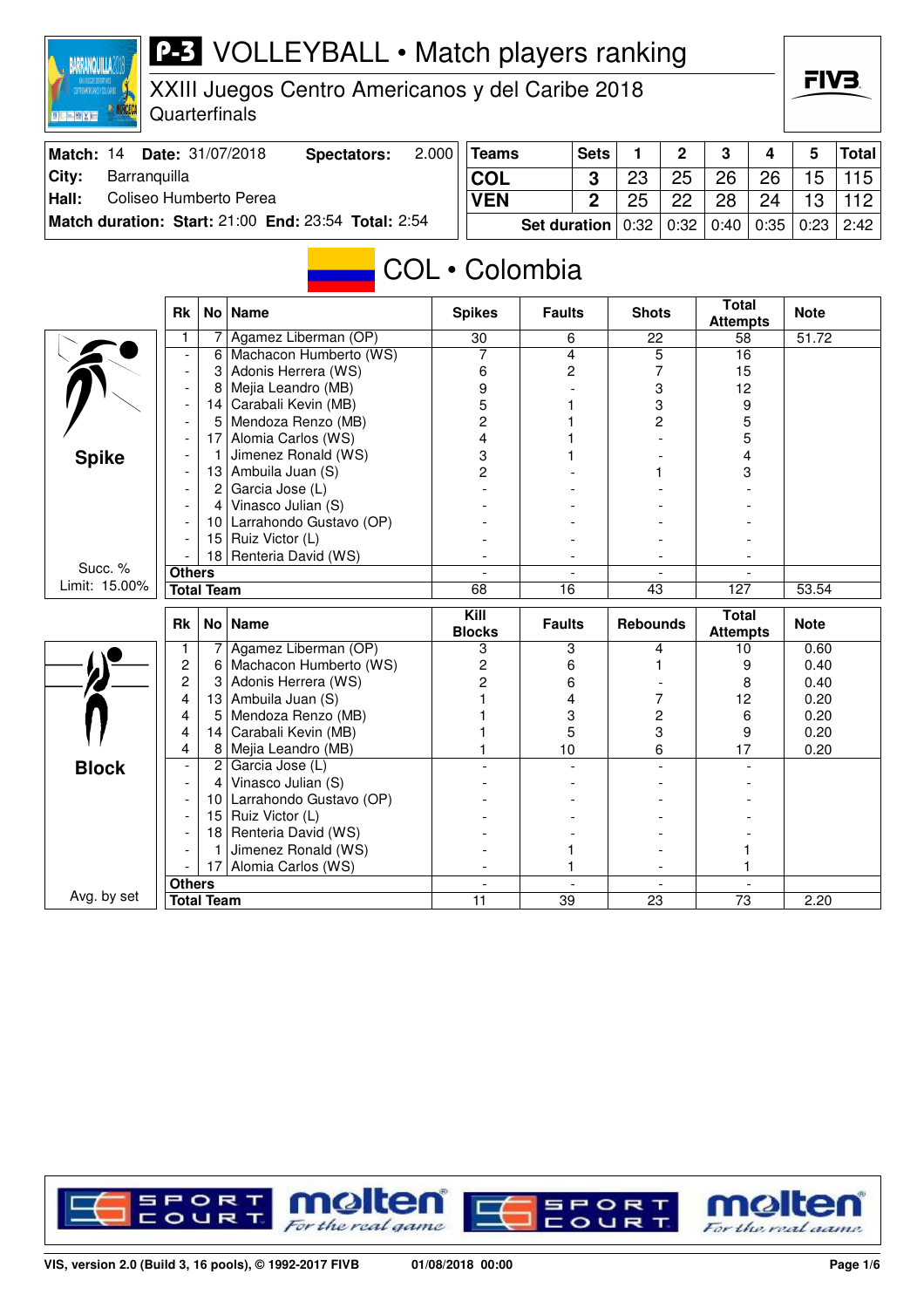#### **BARRANQUILLA2018** FIV3 XXIII Juegos Centro Americanos y del Caribe 2018 **IR NORCEO Quarterfinals DRESSE Match: 14 Date: 31/07/2018 Spectators: 2.000 Teams Sets 1 2 3 4 5 Total City: Barranquilla COL 3** 23 25 26 26 15 115 **Hall:** Coliseo Humberto Perea **VEN 2** 25 24 13 22 28 112 **Match duration: Start:** 21:00 **End:** 23:54 **Total:** 2:54 **Set duration** 0:32 0:32 0:40 0:35 0:23 2:42 COL • Colombia **Total** Rk No Name **Aces Faults** Serve **Attempts Note Hits** 1 7 Agamez Liberman (OP) 6 5 14 25 1.20<br>
2 3 Adonis Herrera (WS) 2 2 14 18 0.40 2 3 Adonis Herrera (WS) 2 2 14 18 0.40<br>3 14 Carabali Kevin (MB) 1 3 12 16 0.20 3 14 Carabali Kevin (MB) 1 3 12 16 0.20 3 6 Machacon Humberto (WS) 1 2 7 10 0.20  $2$  Garcia Jose (L) - 4 Vinasco Julian (S) - - - - - - 3 3 3<br>- 5 Mendoza Renzo (MB) - - - - - - 5 5 5 - 5 Mendoza Renzo (MB) - - 5 5 - 10 Larrahondo Gustavo (OP) - - - - **Serve** - 15 Ruiz Victor (L) - - - -  $-$  | 18 | Renteria David (WS) - 13 Ambuila Juan (S) - 2 20 22 - 8 Mejia Leandro (MB) - 1 8 9 - 17 Alomia Carlos (WS) - 1 3 4 - 1 Jimenez Ronald (WS) - 2 1 3 **Others** - - - - Avg. by set **Total Team 10** 18 87 115 2.00 **Team** Opponent errors & Team faults 26 4 30 **Attempts Note** Rk No Name **Receptions** Receptions **Receptions** Receptions **Receptions** 1 3 Adonis Herrera (WS) 7 3 3 13 1.40<br>1 5 Ruiz Victor (L) 7 6 3 16 1.40 1 15 Ruiz Victor (L) 7 6 3 16 1.40  $\frac{1}{\sqrt{2}}$ 3 6 Machacon Humberto (WS)  $\begin{array}{|c|c|c|c|c|c|c|c|} \hline 3 & 6 & \text{Machacon Humberto (WS) } \ 4 & 13 & \text{Ambuila Juan (S)} \ \hline \end{array}$   $\begin{array}{|c|c|c|c|c|c|c|c|} \hline 5 & 2 & 2 & 2 & 9 & 1.00 \ 2 & 3 & 9 & 0.80 \ \hline \end{array}$ 13 Ambuila Juan (S)  $\begin{array}{|c|c|c|c|c|c|}\n4 & 2 & 3 & 9 & 0.80 \\
4 & 2 & \text{Garcia Jose (L)} & & & 4 & 2 & - & 6 & 0.80 \\
\end{array}$ 1 2 Garcia Jose (L) 4 2 - 6<br>6 14 Carabali Kevin (MB) 3 1 2 6 6 14 Carabali Kevin (MB) 3 1 2 6 0.60 7 5 Mendoza Renzo (MB) 2 1 - 3 0.40 8 17 Alomia Carlos (WS) 1 - 2 3 0.20 **Dig** 8 7 Agamez Liberman (OP) 1 3 6 10 0.20<br>8 8 Meiia Leandro (MB) 1 1 1 3 0.20

**P-3** VOLLEYBALL • Match players ranking



8 Mejia Leandro (MB) 1 1 1 1 1 3 0.20 8 1 Jimenez Ronald (WS) 1 2 - 3 0.20<br>- 4 Vinasco Julian (S)

**Total Team 36 23 22 81 7.20** 

- 4 Vinasco Julian (S) - - - -

**Others** - - - -

Avg. by set

- | 10 Larrahondo Gustavo (OP)<br>- | 18 Renteria David (WS) Renteria David (WS)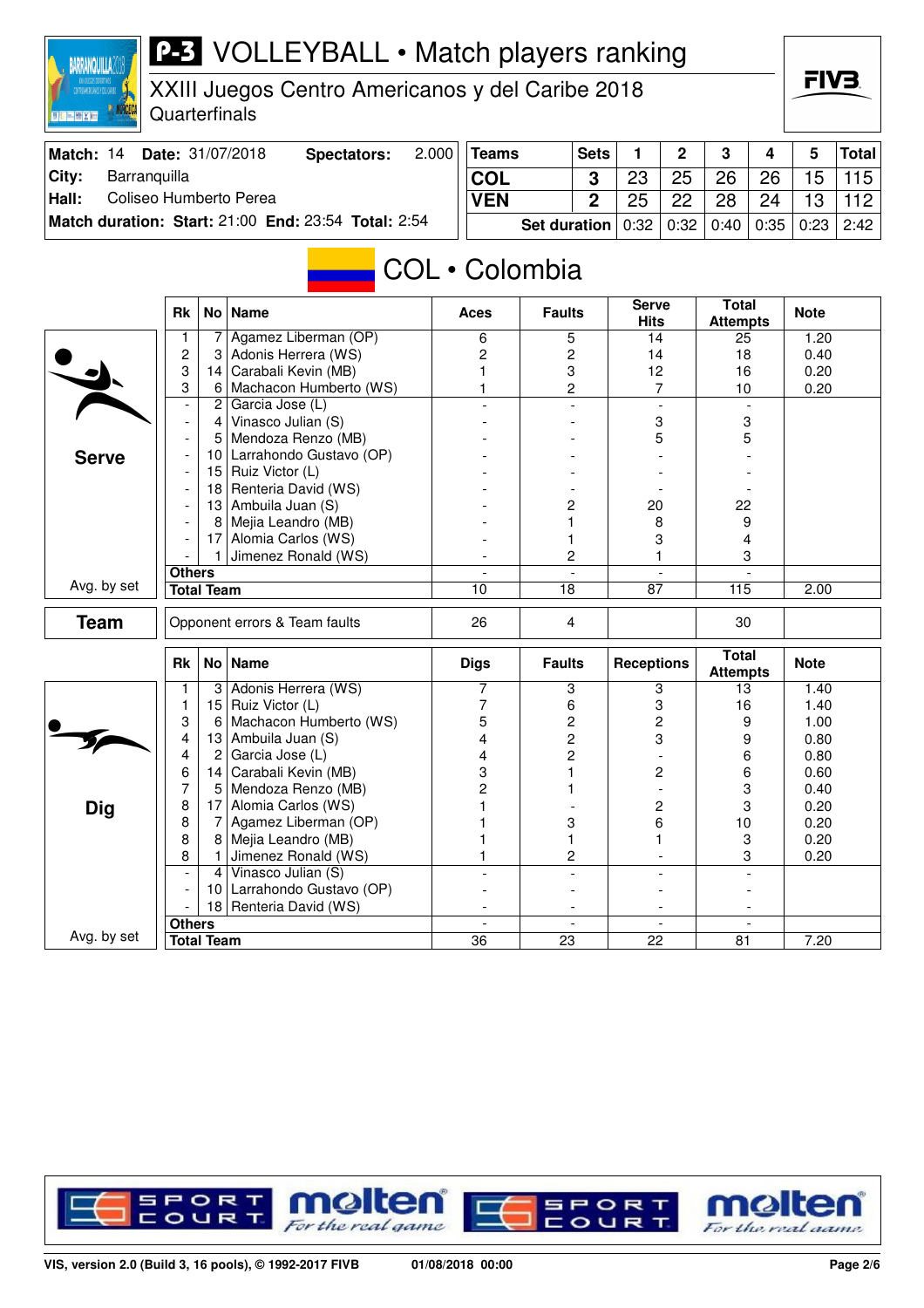# **P-3** VOLLEYBALL • Match players ranking

XXIII Juegos Centro Americanos y del Caribe 2018

Quarterfinals

**BARRANQUILLA2018** 

**EN MIX IN** 

**MR NORCEC** 

| Match: 14 | <b>Date:</b> 31/07/2018                             | Spectators: | $2.000$ Teams                                          | Sets |    | $\overline{2}$ | $\overline{\mathbf{3}}$ | $\overline{4}$ | 5               | Total |
|-----------|-----------------------------------------------------|-------------|--------------------------------------------------------|------|----|----------------|-------------------------|----------------|-----------------|-------|
| City:     | Barranquilla                                        |             | <b>COL</b>                                             | 3    | 23 | 25             | 26                      | 26             | 15 <sup>1</sup> | 115   |
| Hall:     | Coliseo Humberto Perea                              |             | <b>VEN</b>                                             | 2    | 25 | 22             | 28                      | 24             | 13              | 112   |
|           | Match duration: Start: 21:00 End: 23:54 Total: 2:54 |             | Set duration   0:32   0:32   0:40   0:35   0:23   2:42 |      |    |                |                         |                |                 |       |

#### COL • Colombia

|                         | <b>Rk</b>                | No                | <b>Name</b>             | <b>Running</b><br><b>Sets</b> | <b>Faults</b>       | <b>Still</b><br><b>Sets</b>       | <b>Total</b><br><b>Attempts</b> | <b>Note</b> |
|-------------------------|--------------------------|-------------------|-------------------------|-------------------------------|---------------------|-----------------------------------|---------------------------------|-------------|
|                         |                          | 13                | Ambuila Juan (S)        | 40                            | 5                   | 69                                | 114                             | 8.00        |
|                         | $\overline{c}$           | 14                | Carabali Kevin (MB)     | 1                             |                     | 2                                 | 3                               | 0.20        |
| $\cdot \mathbf{b}$      | $\overline{\phantom{a}}$ | 1                 | Jimenez Ronald (WS)     |                               |                     |                                   |                                 |             |
|                         | $\overline{\phantom{a}}$ | 2                 | Garcia Jose (L)         |                               |                     |                                   |                                 |             |
|                         | $\overline{\phantom{a}}$ | 3                 | Adonis Herrera (WS)     |                               |                     | $\overline{c}$                    | $\overline{c}$                  |             |
|                         |                          | 4                 | Vinasco Julian (S)      |                               |                     |                                   |                                 |             |
|                         |                          | 5                 | Mendoza Renzo (MB)      |                               |                     | 3                                 | 3                               |             |
| <b>Set</b>              |                          | 6                 | Machacon Humberto (WS)  |                               |                     | $\overline{2}$                    | 2                               |             |
|                         |                          | 8                 | Mejia Leandro (MB)      |                               |                     |                                   |                                 |             |
|                         |                          | 10                | Larrahondo Gustavo (OP) |                               |                     |                                   |                                 |             |
|                         |                          | 15                | Ruiz Victor (L)         |                               |                     | 5                                 | 5                               |             |
|                         |                          | 17                | Alomia Carlos (WS)      |                               |                     |                                   |                                 |             |
|                         |                          | 18                | Renteria David (WS)     |                               |                     |                                   |                                 |             |
|                         |                          | 7                 | Agamez Liberman (OP)    |                               | 1                   |                                   |                                 |             |
|                         | <b>Others</b>            |                   |                         | $\overline{\phantom{a}}$      |                     |                                   |                                 |             |
| Avg. by set             | <b>Total Team</b>        |                   | 41                      | 6                             | 83                  | 130                               | 8.20                            |             |
|                         | <b>Rk</b><br>No Name     |                   |                         |                               |                     |                                   |                                 |             |
|                         |                          |                   |                         | <b>Excellents</b>             | <b>Faults</b>       | <b>Serve</b><br><b>Receptions</b> | <b>Total</b><br><b>Attempts</b> | <b>Note</b> |
|                         | 1                        | 6                 | Machacon Humberto (WS)  | 16                            | $\blacksquare$      | 12                                | 28                              | 57.14       |
|                         | $\overline{c}$           | 2                 | Garcia Jose (L)         | 13                            | 3                   | 9                                 | 25                              | 40.00       |
|                         |                          | 3                 | Adonis Herrera (WS)     | $\overline{15}$               |                     | $\overline{3}$                    | 18                              |             |
|                         | $\overline{\phantom{a}}$ | 17                | Alomia Carlos (WS)      | 7                             |                     | 6                                 | 13                              |             |
|                         |                          | 15                | Ruiz Victor (L)         | 5                             |                     |                                   | 5                               |             |
| $\overrightarrow{v}$    |                          | 8                 | Mejia Leandro (MB)      |                               |                     |                                   |                                 |             |
|                         |                          | 13                | Ambuila Juan (S)        |                               |                     |                                   |                                 |             |
|                         |                          | 14                | Carabali Kevin (MB)     |                               |                     |                                   |                                 |             |
| Reception               |                          | 4                 | Vinasco Julian (S)      |                               |                     |                                   |                                 |             |
|                         |                          | 10                | Larrahondo Gustavo (OP) |                               |                     |                                   |                                 |             |
|                         |                          | 18                | Renteria David (WS)     |                               |                     |                                   |                                 |             |
|                         |                          | 1                 | Jimenez Ronald (WS)     |                               |                     | 4                                 | 5                               |             |
|                         |                          | 5                 | Mendoza Renzo (MB)      |                               |                     |                                   |                                 |             |
|                         |                          |                   | Agamez Liberman (OP)    |                               |                     |                                   |                                 |             |
| Eff. %<br>Limit: 20.00% | <b>Others</b>            | <b>Total Team</b> |                         | $\overline{a}$<br>58          | $\blacksquare$<br>6 | $\sim$<br>35                      | $\overline{a}$<br>99            | 52.53       |



FIV<sub>3</sub>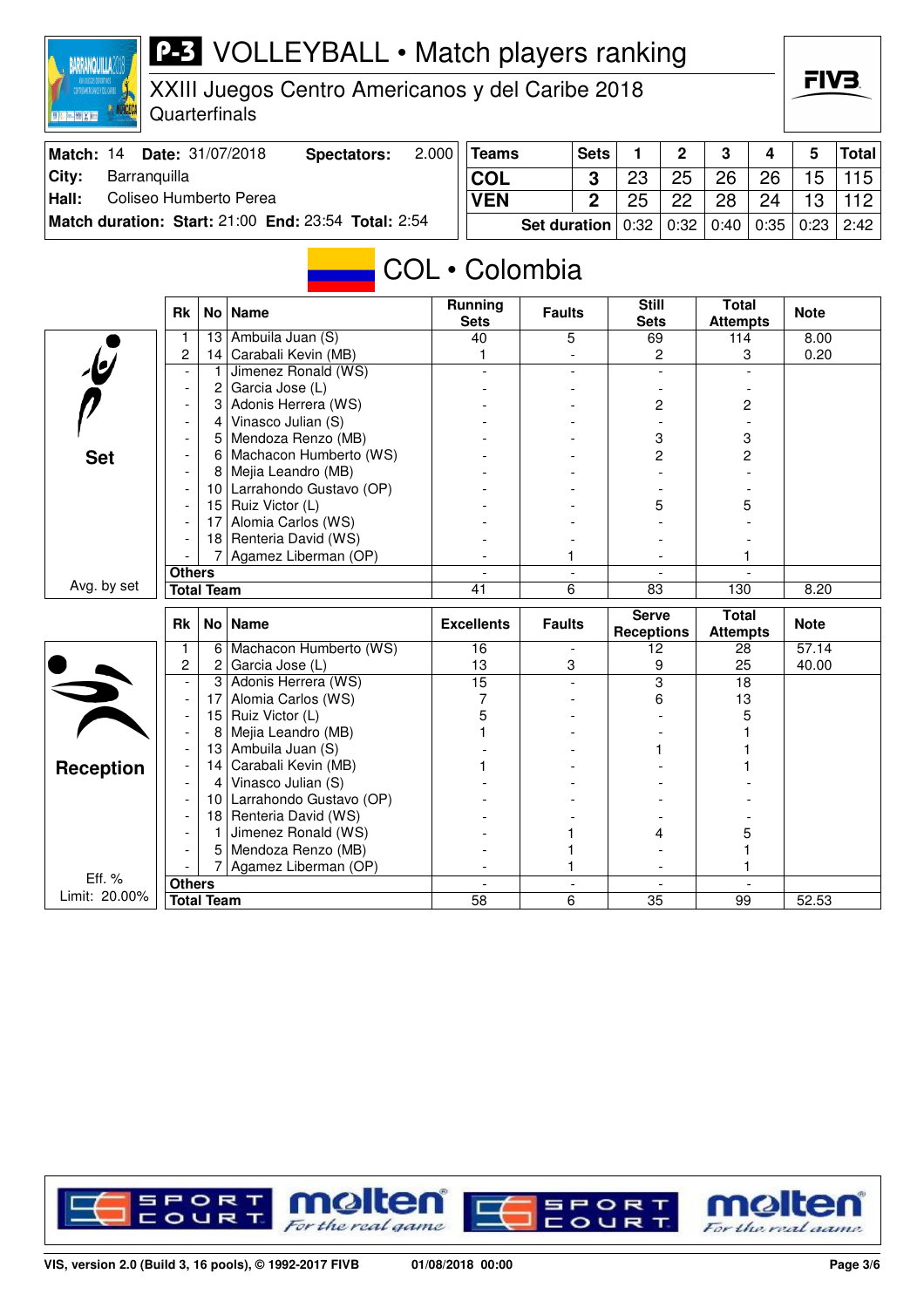| <b>BARRANQUILLA2D</b>           |                                                                                |                                                      | <b>P-3</b> VOLLEYBALL • Match players ranking       |       |                    |                     |                |                 |                |                                 |      |                |              |
|---------------------------------|--------------------------------------------------------------------------------|------------------------------------------------------|-----------------------------------------------------|-------|--------------------|---------------------|----------------|-----------------|----------------|---------------------------------|------|----------------|--------------|
|                                 | XXIII Juegos Centro Americanos y del Caribe 2018<br>Quarterfinals              |                                                      |                                                     |       |                    |                     |                |                 |                |                                 |      |                | FIV3.        |
| <b>STATISTICS</b>               |                                                                                |                                                      |                                                     |       |                    |                     |                |                 |                |                                 |      |                |              |
| Match: 14                       |                                                                                |                                                      | Date: 31/07/2018<br><b>Spectators:</b>              | 2.000 | <b>Teams</b>       |                     | <b>Sets</b>    | 1               | $\overline{2}$ | 3                               | 4    | $5\phantom{1}$ | <b>Total</b> |
| City:<br>Barranquilla           |                                                                                |                                                      |                                                     |       | COL                |                     | 3              | 23              | 25             | 26                              | 26   | 15             | 115          |
| Coliseo Humberto Perea<br>Hall: |                                                                                |                                                      |                                                     |       | <b>VEN</b>         |                     | $\overline{2}$ | 25              | 22             | 28                              | 24   | 13             | 112          |
|                                 |                                                                                |                                                      | Match duration: Start: 21:00 End: 23:54 Total: 2:54 |       |                    | <b>Set duration</b> |                | 0:32            | 0:32           | 0:40                            | 0:35 | 0:23           | 2:42         |
| VEN • Venezuela<br>$x^*$ ****   |                                                                                |                                                      |                                                     |       |                    |                     |                |                 |                |                                 |      |                |              |
|                                 | <b>Rk</b>                                                                      |                                                      | No   Name                                           |       | <b>Spikes</b>      | <b>Faults</b>       |                | <b>Shots</b>    |                | <b>Total</b><br><b>Attempts</b> |      | <b>Note</b>    |              |
|                                 | 1                                                                              | 5                                                    | Rodriguez Emerson (OP)                              |       | 27                 |                     | 7              |                 | 4              | 38                              |      | 71.05          |              |
|                                 | 2                                                                              | 19                                                   | Rivas Willner (WS)                                  |       | 16                 | 4                   |                | 9               |                | 29                              |      | 55.17          |              |
|                                 | 3<br>4                                                                         | 11                                                   | Verdi José (MB)                                     |       | 9<br>6             | 2<br>3              |                | 11<br>10<br>8   |                | 22<br>19                        |      | 40.91<br>31.58 |              |
|                                 |                                                                                | Fayola Ronald (WS)<br>17<br>Valencia Edson (MB)<br>7 |                                                     |       | 3                  | 3                   |                |                 |                | 14                              |      |                |              |
|                                 | Arias Luis (OP)<br>15<br>Briceno Regulo (L)<br>1<br>Barreto Jhonlenn (WS)<br>2 |                                                      |                                                     | 2     |                    |                     |                |                 |                |                                 |      |                |              |
|                                 |                                                                                |                                                      |                                                     |       |                    |                     |                |                 |                |                                 |      |                |              |
| <b>Spike</b>                    |                                                                                |                                                      |                                                     |       |                    |                     |                |                 |                |                                 |      |                |              |
|                                 |                                                                                | 4                                                    | Mata Héctor (L)                                     |       |                    |                     |                |                 |                |                                 |      |                |              |
|                                 |                                                                                | 8                                                    | Gomez Jesus (OP)                                    |       |                    |                     |                |                 |                |                                 |      |                |              |
|                                 |                                                                                | 9                                                    | Carrasco Jose (S)<br>Viloria Paul (MB)              |       |                    |                     |                |                 |                |                                 |      |                |              |
|                                 |                                                                                | 16<br>18                                             | Quijada Jonathan (MB)                               |       |                    |                     |                |                 |                |                                 |      |                |              |
|                                 |                                                                                | 22                                                   | Velasquez Armando (S)                               |       |                    |                     |                |                 |                |                                 |      |                |              |
| Succ. %                         | <b>Others</b>                                                                  |                                                      |                                                     |       |                    |                     |                |                 |                |                                 |      |                |              |
| Limit: 15.00%                   |                                                                                | <b>Total Team</b>                                    |                                                     |       | 63                 | $\overline{20}$     |                | 43              |                | 126                             |      | 50.00          |              |
|                                 | <b>Rk</b>                                                                      |                                                      | No   Name                                           |       | Kill               | <b>Faults</b>       |                | <b>Rebounds</b> |                | <b>Total</b><br><b>Attempts</b> |      | <b>Note</b>    |              |
|                                 | 1                                                                              |                                                      | 19 Rivas Willner (WS)                               |       | <b>Blocks</b><br>2 |                     | 1              |                 | 5              |                                 | 8    | 0.40           |              |
|                                 | $\overline{c}$                                                                 | 7                                                    | Valencia Edson (MB)                                 |       |                    |                     | 7              |                 | 8              | 16                              |      | 0.20           |              |
|                                 | $\overline{c}$                                                                 | 11                                                   | Verdi José (MB)                                     |       |                    | 11                  |                |                 | 4              | 16                              |      | 0.20           |              |
|                                 | 2                                                                              | 17                                                   | Fayola Ronald (WS)                                  |       |                    | 5                   |                |                 |                |                                 | 7    | 0.20           |              |
|                                 | $\blacksquare$                                                                 | 1                                                    | Briceno Regulo (L)                                  |       |                    |                     |                |                 |                |                                 |      |                |              |
|                                 |                                                                                |                                                      | Mata Héctor (L)                                     |       |                    |                     |                |                 |                |                                 |      |                |              |
|                                 |                                                                                | 8                                                    | Gomez Jesus (OP)<br>Arias Luis (OP)                 |       |                    |                     |                |                 | 2              |                                 | 2    |                |              |
| <b>Block</b>                    |                                                                                | 15<br>16                                             | Viloria Paul (MB)                                   |       |                    |                     |                |                 |                |                                 |      |                |              |
|                                 |                                                                                | 18                                                   | Quijada Jonathan (MB)                               |       |                    |                     |                |                 |                |                                 |      |                |              |
|                                 |                                                                                | 22                                                   | Velasquez Armando (S)                               |       |                    |                     |                |                 |                |                                 |      |                |              |
|                                 |                                                                                | $\mathbf{2}^{\prime}$                                | Barreto Jhonlenn (WS)                               |       |                    | 1                   |                |                 | 1              |                                 | 2    |                |              |
|                                 |                                                                                |                                                      | Rodriguez Emerson (OP)                              |       |                    | 4                   |                |                 | 3              |                                 | 7    |                |              |
|                                 |                                                                                | 9                                                    | Carrasco Jose (S)                                   |       |                    |                     | 5              |                 | 3              |                                 | 8    |                |              |
| Avg. by set                     | <b>Others</b>                                                                  |                                                      |                                                     |       |                    |                     |                |                 | $\blacksquare$ |                                 |      |                |              |
|                                 |                                                                                | <b>Total Team</b>                                    |                                                     |       | 5                  | $\overline{34}$     |                | 27              |                | 66                              |      | 1.00           |              |

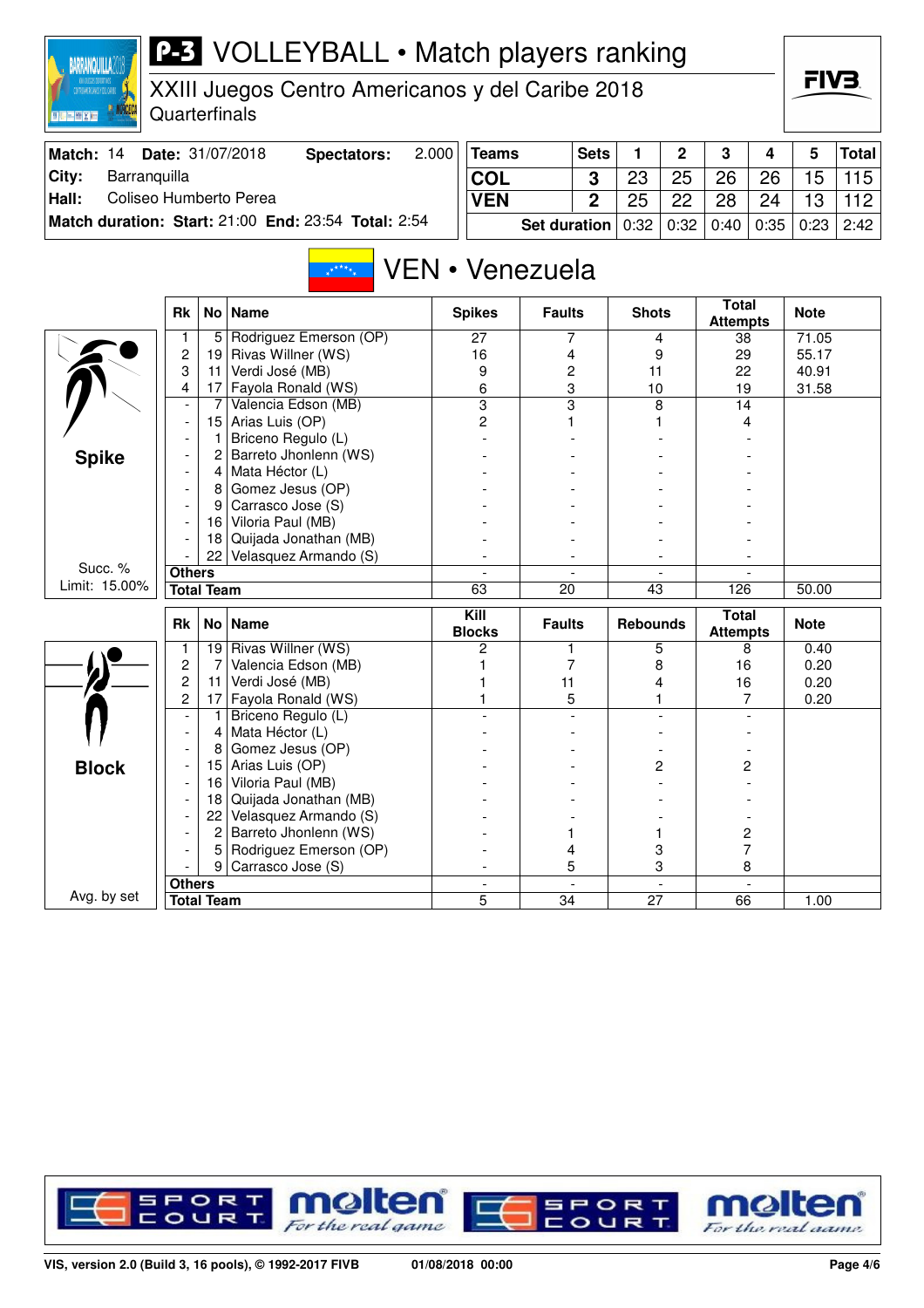| XXII ZLOZOS DOPORTINOS<br>Controamericanos y del Caribe |                     |                   | XXIII Juegos Centro Americanos y del Caribe 2018    |       |                          |                     |                         |                             |                   |                                 |      | FIV3.        |              |
|---------------------------------------------------------|---------------------|-------------------|-----------------------------------------------------|-------|--------------------------|---------------------|-------------------------|-----------------------------|-------------------|---------------------------------|------|--------------|--------------|
| 图照画图图图                                                  | Quarterfinals       |                   |                                                     |       |                          |                     |                         |                             |                   |                                 |      |              |              |
| Match: 14                                               |                     |                   | Date: 31/07/2018<br><b>Spectators:</b>              | 2.000 | <b>Teams</b>             |                     | <b>Sets</b>             | 1                           | $\mathbf 2$       | 3                               | 4    | 5            | <b>Total</b> |
| Barranquilla<br>City:                                   |                     |                   |                                                     |       | <b>COL</b>               |                     | 3                       | 23                          | 25                | 26                              | 26   | 15           | 115          |
| Coliseo Humberto Perea<br>Hall:                         |                     |                   |                                                     |       | <b>VEN</b>               |                     | $\overline{2}$          | 25                          | 22                | 28                              | 24   | 13           | 112          |
|                                                         |                     |                   | Match duration: Start: 21:00 End: 23:54 Total: 2:54 |       |                          | <b>Set duration</b> |                         | 0:32                        | 0:32              | 0:40                            | 0:35 | 0:23         | 2:42         |
|                                                         |                     |                   |                                                     |       | VEN • Venezuela          |                     |                         |                             |                   |                                 |      |              |              |
|                                                         | <b>Rk</b>           |                   | No   Name                                           |       | Aces                     | <b>Faults</b>       |                         | <b>Serve</b><br><b>Hits</b> |                   | <b>Total</b><br><b>Attempts</b> |      | <b>Note</b>  |              |
|                                                         | 1                   | 5                 | Rodriguez Emerson (OP)                              |       | 4                        |                     | 5                       | 11                          |                   | 20                              |      | 0.80         |              |
|                                                         | 2                   | 19                | Rivas Willner (WS)                                  |       | 2                        |                     | 2                       | 15                          |                   | 19                              |      | 0.40         |              |
|                                                         |                     |                   | Briceno Regulo (L)                                  |       |                          |                     |                         |                             |                   |                                 |      |              |              |
|                                                         |                     | 2                 | Barreto Jhonlenn (WS)                               |       |                          |                     |                         | 3<br>1                      |                   | 3                               |      |              |              |
|                                                         |                     | 4<br>8            | Mata Héctor (L)<br>Gomez Jesus (OP)                 |       |                          |                     |                         |                             |                   |                                 |      |              |              |
|                                                         |                     | 15                | Arias Luis (OP)                                     |       |                          |                     |                         |                             |                   |                                 |      |              |              |
| <b>Serve</b>                                            |                     | 16                | Viloria Paul (MB)                                   |       |                          |                     |                         |                             |                   |                                 |      |              |              |
|                                                         |                     | 17                | Fayola Ronald (WS)                                  |       |                          |                     |                         | 18                          |                   | 18                              |      |              |              |
|                                                         |                     | 18                | Quijada Jonathan (MB)                               |       |                          |                     |                         |                             |                   |                                 |      |              |              |
|                                                         |                     | 11                | Verdi José (MB)                                     |       |                          |                     |                         | 19                          |                   | 20                              |      |              |              |
|                                                         |                     | 9                 | Carrasco Jose (S)                                   |       |                          |                     |                         |                             | 13                | 14                              |      |              |              |
|                                                         |                     | 7                 | Valencia Edson (MB)                                 |       |                          |                     | 3<br>11                 |                             |                   | 14                              |      |              |              |
|                                                         |                     | 22                | Velasquez Armando (S)                               |       |                          |                     | 1                       |                             | 2                 | 3                               |      |              |              |
| Avg. by set                                             | <b>Others</b>       |                   |                                                     |       | $\overline{\phantom{a}}$ |                     |                         |                             |                   |                                 |      |              |              |
|                                                         |                     | <b>Total Team</b> |                                                     |       | 6                        |                     | $\overline{13}$<br>93   |                             |                   | 112                             |      | 1.20         |              |
| <b>Team</b>                                             |                     |                   | Opponent errors & Team faults                       |       | 38                       | 5                   |                         |                             |                   | 43                              |      |              |              |
|                                                         | Rk                  |                   | No   Name                                           |       | <b>Digs</b>              |                     | <b>Faults</b>           |                             | <b>Receptions</b> | <b>Total</b><br><b>Attempts</b> |      | <b>Note</b>  |              |
|                                                         |                     | $\vert 4 \vert$   | Mata Héctor (L)                                     |       | 13                       |                     | 9                       |                             | 2                 | 24                              |      | 2.60         |              |
|                                                         | 2                   | 2                 | Barreto Jhonlenn (WS)                               |       | 3                        |                     | 1                       |                             | 3                 |                                 | 7    | 0.60         |              |
|                                                         | 2<br>$\overline{c}$ | 17 <sup>1</sup>   | Fayola Ronald (WS)<br>19 Rivas Willner (WS)         |       | 3                        |                     | 5<br>4                  |                             | 5<br>3            | 13<br>10                        |      | 0.60         |              |
|                                                         | $\overline{c}$      | 5                 | Rodriguez Emerson (OP)                              |       | 3<br>3                   |                     | 8                       |                             | 5                 | 16                              |      | 0.60<br>0.60 |              |
|                                                         | 6                   | 22                | Velasquez Armando (S)                               |       |                          |                     |                         |                             |                   |                                 | 2    | 0.20         |              |
|                                                         | 6                   | 7                 | Valencia Edson (MB)                                 |       |                          |                     | 1                       |                             | 1                 |                                 | 3    | 0.20         |              |
| <b>Dig</b>                                              | 6                   | 9                 | Carrasco Jose (S)                                   |       |                          |                     | $\overline{\mathbf{c}}$ |                             | 3                 |                                 | 6    | 0.20         |              |
|                                                         |                     |                   | Briceno Regulo (L)                                  |       |                          |                     |                         |                             |                   |                                 |      |              |              |
|                                                         |                     | 8                 | Gomez Jesus (OP)                                    |       |                          |                     |                         |                             |                   |                                 |      |              |              |
|                                                         |                     | 15 <sub>1</sub>   | Arias Luis (OP)                                     |       |                          |                     |                         |                             | 1                 |                                 |      |              |              |
|                                                         |                     | 16                | Viloria Paul (MB)                                   |       |                          |                     |                         |                             |                   |                                 |      |              |              |
|                                                         |                     | 18                | Quijada Jonathan (MB)                               |       |                          |                     |                         |                             |                   |                                 |      |              |              |
|                                                         | <b>Others</b>       | 11.               | Verdi José (MB)                                     |       |                          | 1                   |                         |                             | 1                 |                                 | 2    |              |              |
| Avg. by set                                             |                     | <b>Total Team</b> |                                                     |       | $\overline{28}$          | $\overline{31}$     |                         | $\overline{25}$             |                   | 84                              |      | 5.60         |              |

**P-3** VOLLEYBALL • Match players ranking